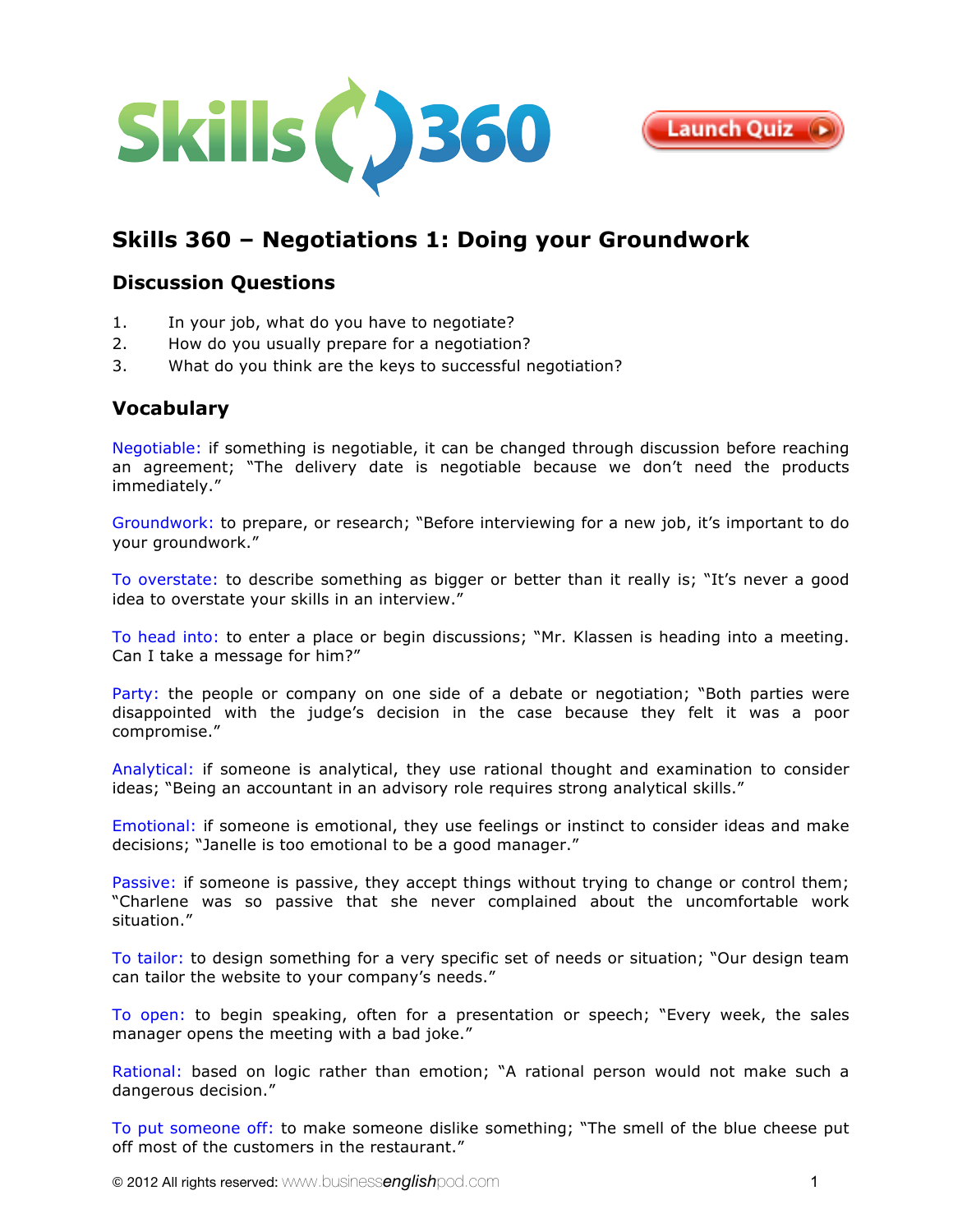To come down to: "come down to" is used to describe the most important thing to think about in a problem or situation; "For most shoppers, everything comes down to price."

To craft: to create, especially with care or skill; "Please ask the new administrative assistant to craft a letter of apology to the client."

Consensus: an agreement reached by all the members of a group; "If we can reach a consensus about the timeline, I will email everyone the plan."

Top dog: the most important or powerful person in a group or company; "After six years as the top dog in Greenwich Consulting, I've decided to leave the company."

To sway: to convince or persuade someone to agree with you; "It will be very difficult to sway the client that we are correct."

To sign off: to give authorization for something, often a project or a financial investment; "Once management signs off on the new schedule, it will be posted for all the staff."

To do one's homework: to gather all the background information on a person, company or situation; to prepare; "Brenda, it's clear you've really done your homework. You've covered every question I had."

Inside information: information that is generally only known by people within a company or situation; "Oscar has hired someone who worked for the competition because he hopes to get some inside information."

To play around with something: to try and change something; "Even after playing around with the numbers, I can't get the quote under \$8,000."

Time-sensitive: if something is time-sensitive, it must be completed quickly or by a firm deadline; "This package is time sensitive, so please send it out by the end of the week."

Immensely: very much or a lot; "We are immensely thankful to the department head for all his work."

Position: in a negotiation, a position is the basic set of ideas or benefits that a person or party wants to put forward or push for; "The union defended their position strongly but eventually had to settle for less than they wanted."

A deal breaker: in a negotiation, a deal breaker is something that must be in the deal or else the deal cannot happen; "The warranty extension is a deal breaker. I want the warranty doubled or the deal is off."

To settle for: to accept a situation or decision, though often unhappily; "Though most staff want a higher wage, they will settle for a basic wage with good benefits."

To compromise: to give up certain things you want in order to reach an agreement; "In the end, Frank compromised and agreed to give the staff three extra sick days a year."

Anxious: nervous or worried; "It's quite normal to feel anxious before an interview."

Power play: something which is intended to intimidate or force a person to do something; "Poor managers feel that constant power plays are necessary to control staff."

Subordinate: having less power or authority than another person; "Roger is unwilling to take any criticism from subordinate staff."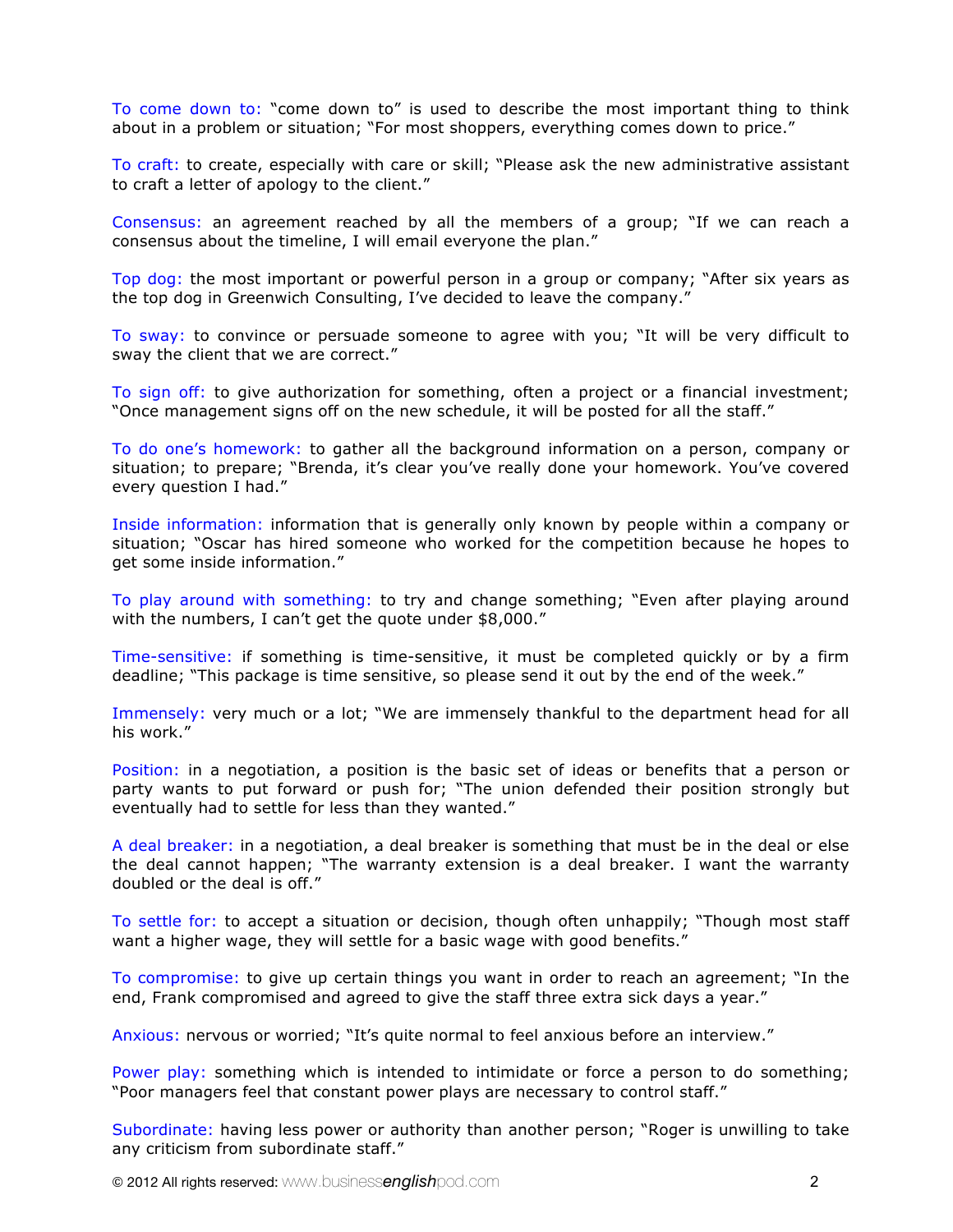# **Transcript**

Welcome back to the Skills 360 podcast. I'm your host Tim Simmons, and today we're going to explore the topic of negotiations.

Negotiation is something we all have to do on some level. You might be part of a team discussing a huge contract, or on the phone trying to get a good deal on office supplies, or in your manager's office asking for a raise. Negotiation happens every day. In fact, you might say that in business *everything* is negotiable.

To kick off, we're going to look at what you do *before* you start negotiating. That's right, this is about doing your groundwork. It's impossible to overstate the importance of being prepared, not matter what type of negotiation you're headed into. The more you know and understand going in, the better deal you'll walk out with.

So where do you start? Well, good preparation begins with learning about the other party. You want to understand their style, personality, and the way their groups work. And you also want to understand their negotiating style. What exactly do we mean by "style"? No, this isn't whether they dress conservatively or casually. This is about *how* they negotiate. Are they formal or informal? Are they analytical or emotional? Are they aggressive or passive? Knowing these things will help you tailor your response and approach. For example, if you walk into a negotiation and open with an informal and slightly aggressive approach, but the other party is accustomed to more formal and rational negotiations, you may put them off.

Of course, a lot of negotiating style comes down to culture. Germans, Koreans, Russians, and Indians will all negotiate differently. So do a bit of research and find out how these groups typically approach a negotiation. This will reduce misunderstanding and help you craft your own approach.

Beyond style, you need to know how the other group operates. How do they make decisions? Are they aiming for group consensus? Or is there a top dog who you need to focus on swaying your way? Does the person in front of you have the authority to sign off on a deal? These are things you need to know. So do your homework and find out exactly what you'll be facing.

Great. Now you also need to understand the other party's position. That is, what exactly do they want and need? And what are they willing and unwilling to give up? To do this, you can try to get inside information, analyze their business situation, and find out about previous deals. Why did they succeed or fail?

Everyone heads into a negotiation with a list of priorities. It might not be written down anywhere. It could just be a general idea like: we can't play around with price too much, but the timeline is less important. If you know this, you have power. You can also benefit from information about their options. If they can't make a deal with you, do they have others waiting? Or are you the only one who can give them what they need? How time-sensitive is a deal? Can they wait? Or is that simply not an option for them? Again, this type of information will help you immensely during the negotiation.

Understanding the other party's position is also necessary in order to figure out your own basic positions. And you shouldn't have one position in mind. In fact, you should have three. There's your dream deal, your expected deal, and your deal breaker. Put another way: what do you really hope for, what can you be satisfied with, and what will you not settle for? Remember, your reach must exceed your grasp. In other words, aim for more than you think you're likely to get. But don't forget that you're probably going to have to compromise somewhere.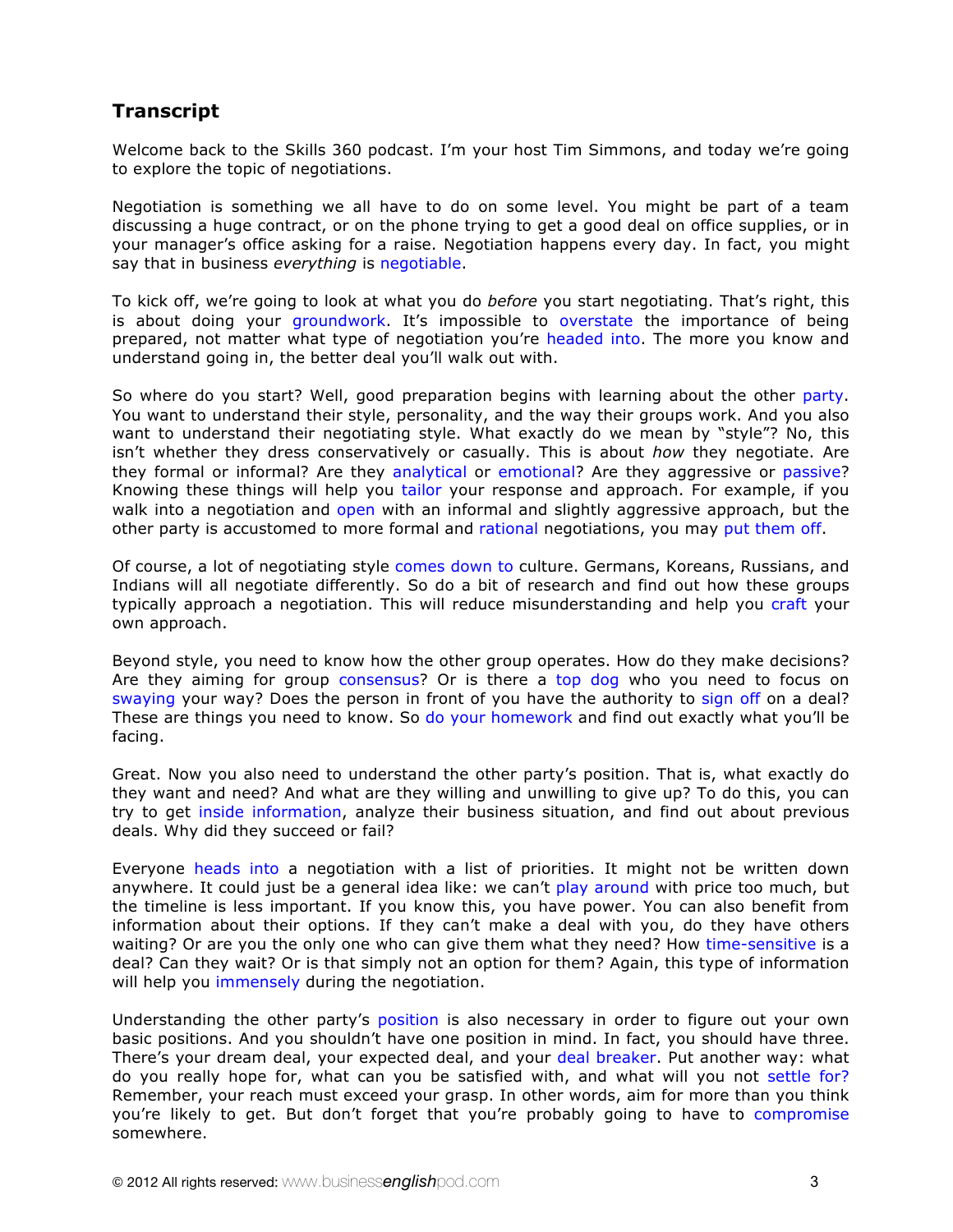The final aspect of preparation I want to touch on is *mental* preparation. Be strong, not anxious. Think of the negotiation as a discussion between equals, not a boxing match in which there's a clear winner and loser. Making too strong of a power play or appearing too subordinate will hurt you. So relax and treat the negotiation as a problem to be solved with the other party.

In this way, negotiation is just like anything else in life. The more prepared you are, the more likely you are to succeed. So don't leave too much to chance. Get ready, and get negotiating.

That's all for today. I'll be back next week with some tips on what to do *during* the negotiation. We'll talk about control, concessions, and, yes, money.

If you'd like to test yourself on what we've just covered, have a look at the www.myBEonline.com website. There you'll find a quiz about today's show as well as a complete transcript.

So long. And see you again soon.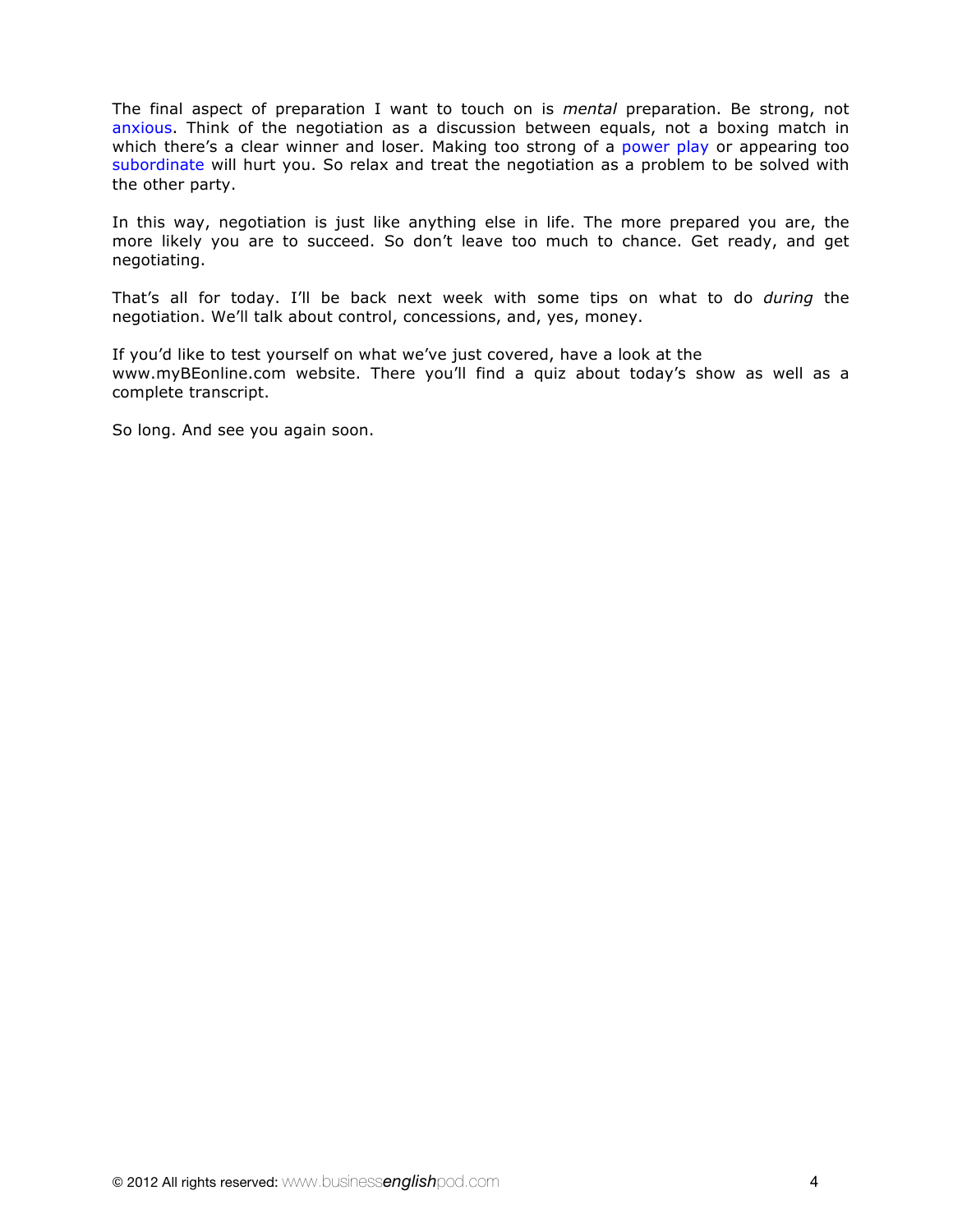### **Review**

- 1. What does good preparation begin with?
	- A deciding on your basic positions
	- B learning about the other party's way of negotiating
	- C understanding the other party's budget
	- D discussing negotiating strategies
- 2. According to Tim, why is it important to understand the other party's style?
	- A in order to know what to wear to the negotiation
	- B in order to know how to determine your position<br>C in order to anticipate their position
	- in order to anticipate their position
	- D in order to tailor your approach
- 3. Which of the following does Tim mention as things you should know about the other party? (Select all that apply.)
	- A their position
	- B their cultural mode of negotiation
	- C their personal habits
	- D their company's financial health
	- E their perception of your style<br>F their style and personality
	- their style and personality
- 4. Tim explains that everyone goes into a negotiation with a list of \_\_\_\_\_\_\_\_\_\_.
- 5. What are the three basic positions that Tim mentions?
	- A your first deal, your second deal, and your third deal
	- B your perfect deal, your hopeful deal, and your compromise deal
	- C your dream deal, your expected deal, and your deal breaker
	- D your best deal, your okay deal, and your worst deal

6. Tim says that you should think of a negotiation as a \_\_\_\_\_\_\_\_\_.

- A boxing match
- B discussion
- C power play
- D solution